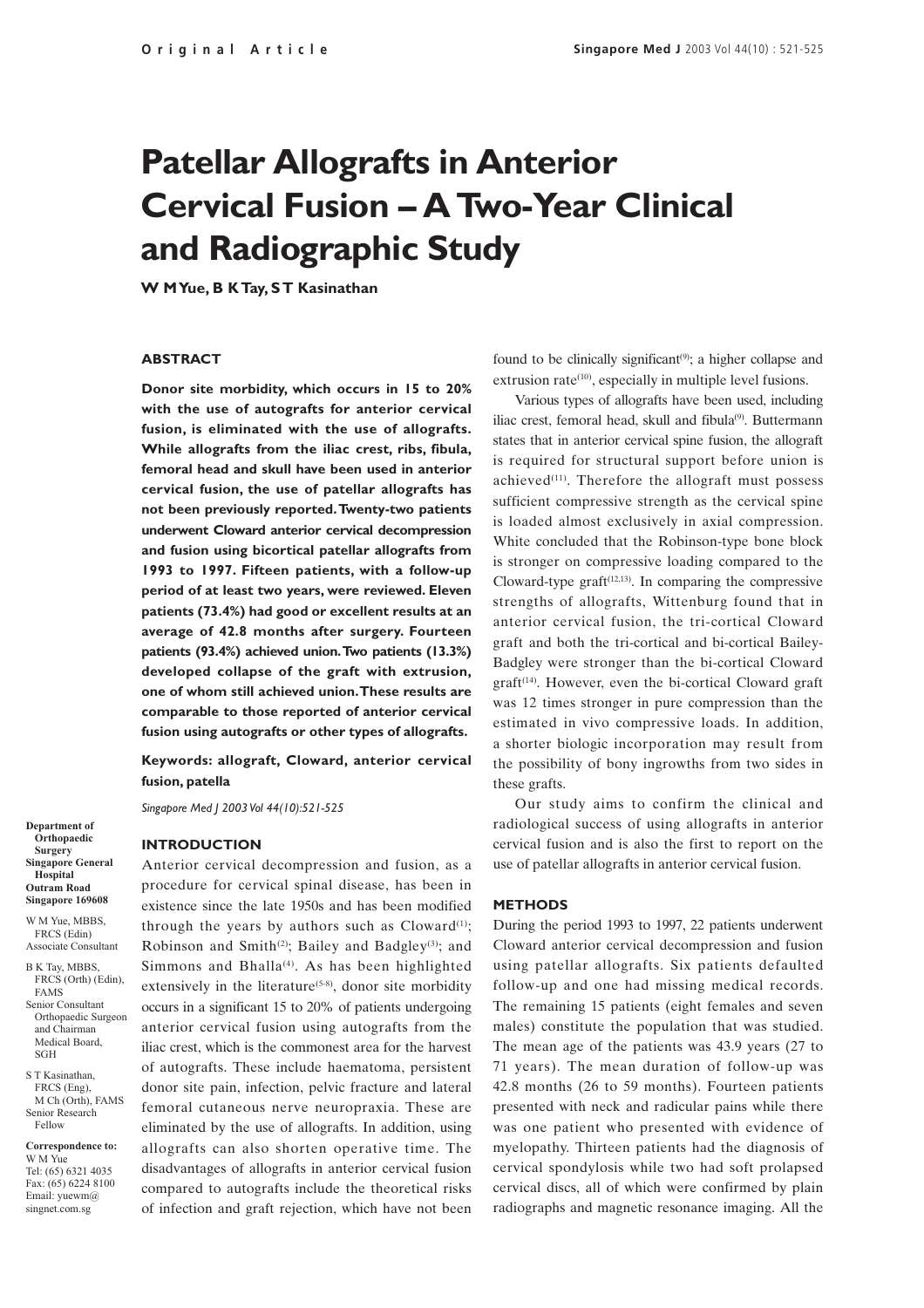| <b>PATIENT</b> | <b>GENDER</b> | AGE<br>(years) | <b>DURATION OF FOLLOW UP</b><br>(months) | <b>FINAL RESULT</b><br>(by Odom's Criteria) | <b>GRAFT UNION</b> |
|----------------|---------------|----------------|------------------------------------------|---------------------------------------------|--------------------|
|                | F             | 43             | 47                                       | Poor                                        | Delayed Union      |
| 2              | M             | 42             | 47                                       | Good                                        | Union              |
| 3              | F             | 71             | 41                                       | Good                                        | Union              |
| 4              | F             | 37             | 59                                       | Poor                                        | Non-Union          |
| 5              | F             | 27             | 39                                       | Good                                        | Union              |
| 6              | M             | 36             | 33                                       | Good                                        | Union#             |
| 7              | M             | 30             | 50                                       | Poor                                        | Union              |
| 8              | F             | 34             | 37                                       | Good                                        | Union              |
| 9              | F             | 41             | 41                                       | Good                                        | Union              |
| 10             | M             | 43             | 34                                       | Excellent                                   | Union              |
| П              | M             | 49             | 40                                       | Good                                        | Union              |
| 12             | F             | 42             | 39                                       | Good                                        | Union              |
| 3              | F             | 46             | 51                                       | Fair                                        | Union              |
| 4              | M             | 57             | 26                                       | Good                                        | Union              |
| 15             | M             | 60             | 58                                       | Good                                        | Union              |

**Table I. Summary of Two-Year Outcomes of the Individual Patients.**

# Delayed union but subsequently achieved radiological union by two years.

patients had a period of conservative treatment with physiotherapy and analgesics of at least two months that failed except for the patient that presented with myelopathy who was operated on within two weeks of presentation. The average time interval from presentation to surgery was 11.6 months (0.5 to 59 months).

All the surgery was performed by the senior author (BKT), using the technique as described by Cloward that included removal of posterior osteophytes via a trephine hole made with a drill<sup>(1)</sup>. Bicortical patellar allografts [TutoplastR from Biodynamics International (Deutschland) GmbH] were used for fusion. The manufacturing process involved the use of cadaveric bone processed by a multi-step cleaning and solvent dehydration process (with saline solutions of varying concentrations, acetone and hydrogen peroxide). The allografts were rehydrated with sterile normal saline solution just before use. Fourteen patients had single-level decompression and fusion and one patient had a double-level decompression and fusion. Supplemental instrumentation was not used in any of the patients. Prophylactic antibiotics were used and surgical drains left in situ for up to three days. Thirteen patients were immobilised in soft cervical collars, one in a Philadelphia collar and one in a moulded neck brace for up to eight weeks.

### **ASSESSMENT OF RESULTS**

An independent reviewer (WMY) reassessed all the patients during the study period. Clinical outcome was assessed using Odom's Criteria for assessment

of clinical outcome after cervical disc surgery $(15)$ . Patients with graded excellent if they have no symptoms referable to the cervical spine and were able to carry out their daily occupations without impairment. Those graded good had intermittent discomfort related to the cervical spine but which did not significantly interfere with their daily activities. Patients were graded satisfactory if they had subjective improvement in symptoms but whose physical activities were significantly limited by residual symptoms. Those graded poor did not improve or were worse after surgery.

Plain lateral radiographs of the cervical spine taken postoperatively at three to six months and at one year were also reviewed. The timing of the radiographs was based on the routine postoperative follow-up protocol of the senior author. Radiological grading was based on criteria as proposed by Brown et al $^{(10)}$ :

Union: Complete bridging of trabeculae between adjacent vertebral bodies and bone graft in less than 20 weeks.

Delayed Union : Union between 20 and 52 weeks.

- Partial Union : Less than 50% bridging trabeculae of bone at one or more graft-vertebral body interface.
- Non-Union : Lack of trabecular bridging at both endplates with or without motion on flexion and extension lateral films between 20 and 52 weeks.
- Collapse : Greater than 30% decrease in graft height as compared to immediate postoperative film.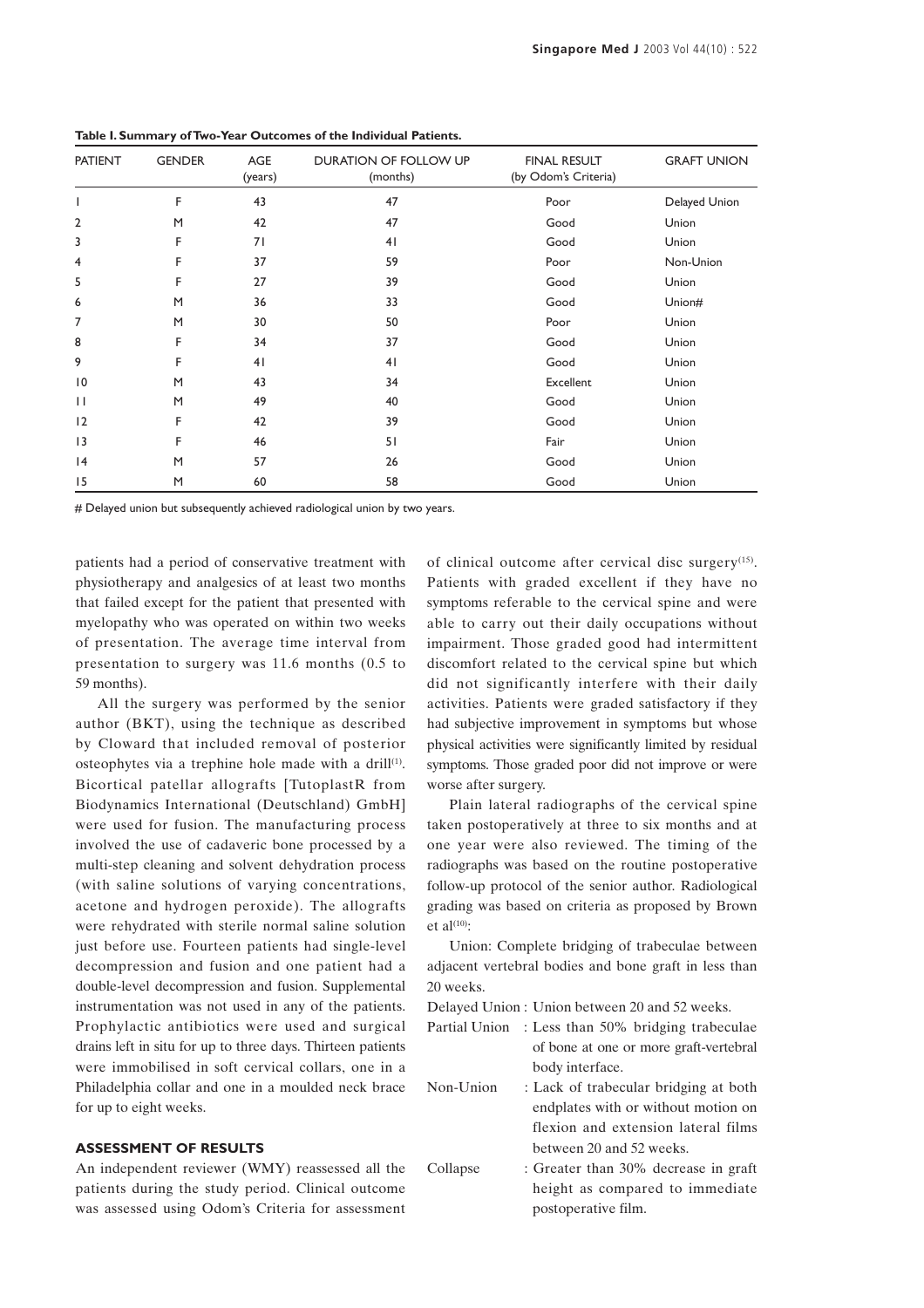

**Fig. 1** LMT, a 44-year-old man, presented with neck stiffness and pain for one and a half months associated with progressive right upper limb paraesthesia and weakness. Clinically, his neck was found to be tilted to the left with limitation of extension and right lateral rotation. There was loss of sensation and weakness involving the C6 nerve root of the right side with no evidence of myelopathy. (a) Sagittal T2-W MR image showed a C5/6 prolapsed intervertebral disc with neural compression. Cloward decompression and fusion with patellar allograft was performed at C5/6 level (b). Postoperative recovery was uneventful and he was discharged after five days. At six months, his symptoms had completely resolved (excellent) and radiological union was observed (c).

Extrusion : Displacement of any part of the graft from between the vertebral bodies, as compared to the immediate postoperative films.

#### **RESULTS**

The patients were assessed at an average of 42.8 months (26 to 59 months) post-surgery. The radiological and clinical outcomes at two years are summarised in Table I. One patient (6.7%) had an excellent result, 10 patients (66.7%) had good results, one patient (6.7%) had a satisfactory result while three patients (20%) had poor results. In all, 73.4% of patients had good or excellent results at three and a half years after Cloward anterior decompression and fusion using patellar allografts.

Radiologically, 13 patients (86.7%) achieved union, one patient (6.7%) had delayed union and one patient (6.7%) suffered a non-union. Therefore, 93.4% managed to achieve union using the patellar allograft (Fig. 1). Two patients developed collapse of the graft with extrusion. One of them eventually achieved union with a good clinical result (Fig. 2) while the other went on to develop non-union and a poor clinical result. The latter patient was also the one who initially presented with evidence of myelopathy. The patients with delayed and non-union also had poor results by Odom's criteria. However, the single patient who underwent double-level surgery achieved union with a good clinical result.

There were no cases of deep or superficial infections. Two patients developed acute urinary retention, which resolved after three and nine days respectively after a period of catheterisation.

#### **DISCUSSION AND CONCLUSION**

This is the first report on results of using the patellar allografts in anterior cervical decompression and fusion. In our series, 73.4% of patients had good or excellent results at three and a half years after Cloward anterior decompression and fusion using patellar allografts. This compares favourably with results reported in the literature. Whitecloud, in a major review of the literature, found that with anterior decompression and fusion, good or excellent results were seen in 72% to 94% of patients in the early period $(16)$ . However, with longer follow-up, these tend to deteriorate to 39% to 50%. Cauthen et al found that 78% of 348 patients who had undergone non-instrumented anterior cervical discectomy and interbody fusion had satisfactory results<sup>(17)</sup>.

Union was achieved in 93.4% of patients. This compares with the  $94\%$  union achieved by Brown<sup>(10)</sup> using fresh frozen iliac crest allografts and the 95% union rate achieved by  $Z$ deblick<sup> $(18)$ </sup> utilising freezedried iliac crest allografts. This is also similar to the 92% union rate achieved by Young<sup> $(19)$ </sup> as well as Grossman<sup>(20)</sup> using fibular allografts and the  $90\%$ union rate for single level fusions achieved by Martin<sup>(13)</sup> using similar fibular allografts. Fusion rate, using iliac crest autografts, also ranged from 78% to 97% as reported in the literature<sup>(10,19,21,22)</sup> Lunsford. in their series of 32 patients with cervical spondylotic myelopathy, noted that the type of bone graft did not influence outcome<sup>(23)</sup>.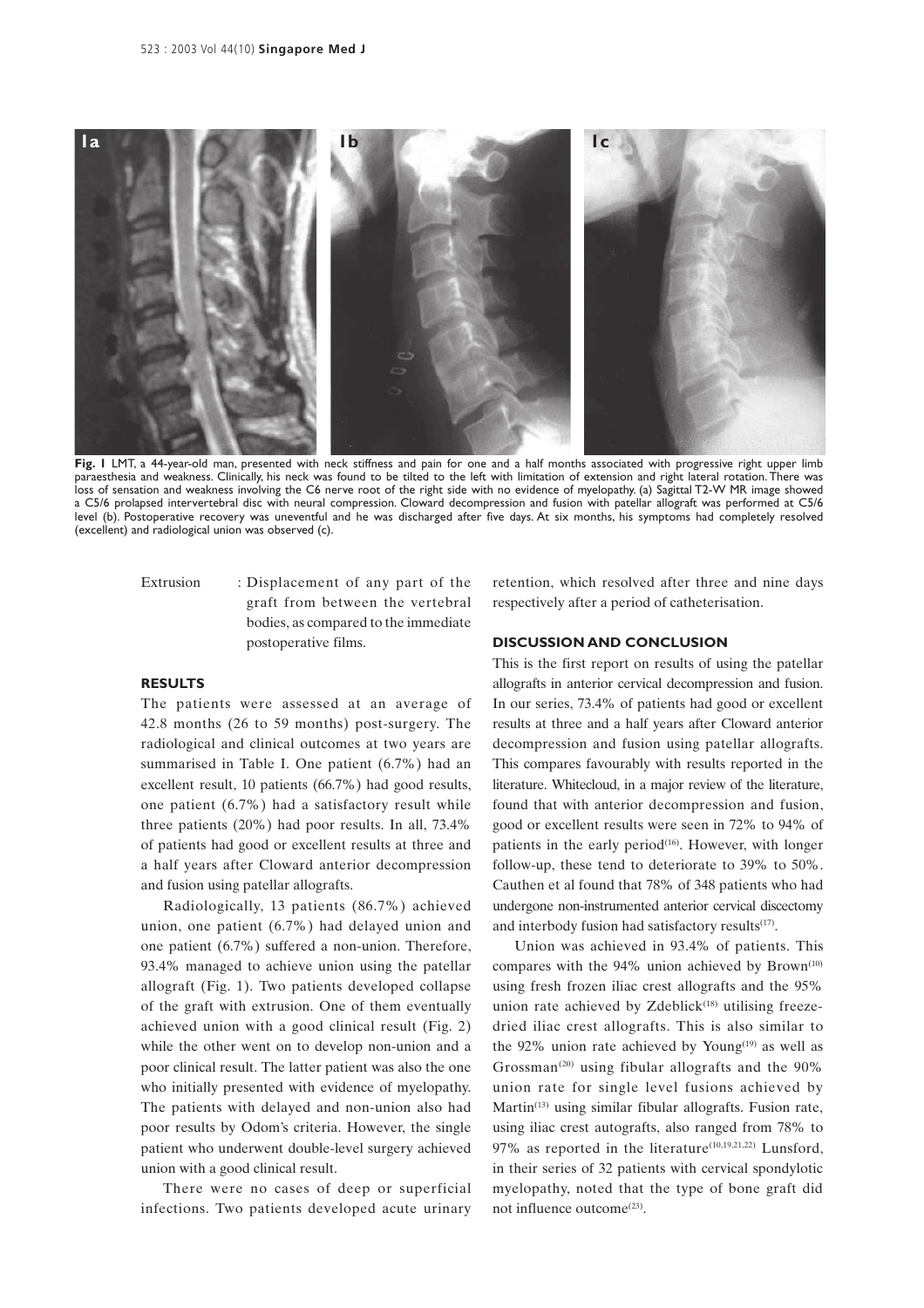

**Fig. 2** GKM, a 36-year-old man, presented with neck pain and bilateral upper limb paraesthesia for two years after a load fell on his head. The symptoms were progressive and unresponsive to conservative management with physiotherapy and analgesics. Clinically, the cervical spine had a full range of motion and there were no objective neurological deficits. Magnetic resonance imaging (a) Sagittal T2-W MR images showed cervical spondylosis, with significant osteophyte formation at C5/6 level. Cloward decompression and fusion with patellar allograft was performed at C5/6. Postoperatively, graft extrusion and collapse were noted at one month (b). Radiological union was only noted after two years (c) but by five years (d), complete union and remodeling were noted. However his symptoms did improve significantly with only mild residual paraesthesia in both upper limbs (good).

Though no specific biomechanical studies have been performed on the bi-cortical patellar Cloward allograft, we can infer that from the low collapse rate (13.3%) that it is adequate for cervical spine in the initial phase before fusion is complete. This is higher than the rate reported for fibula allografts